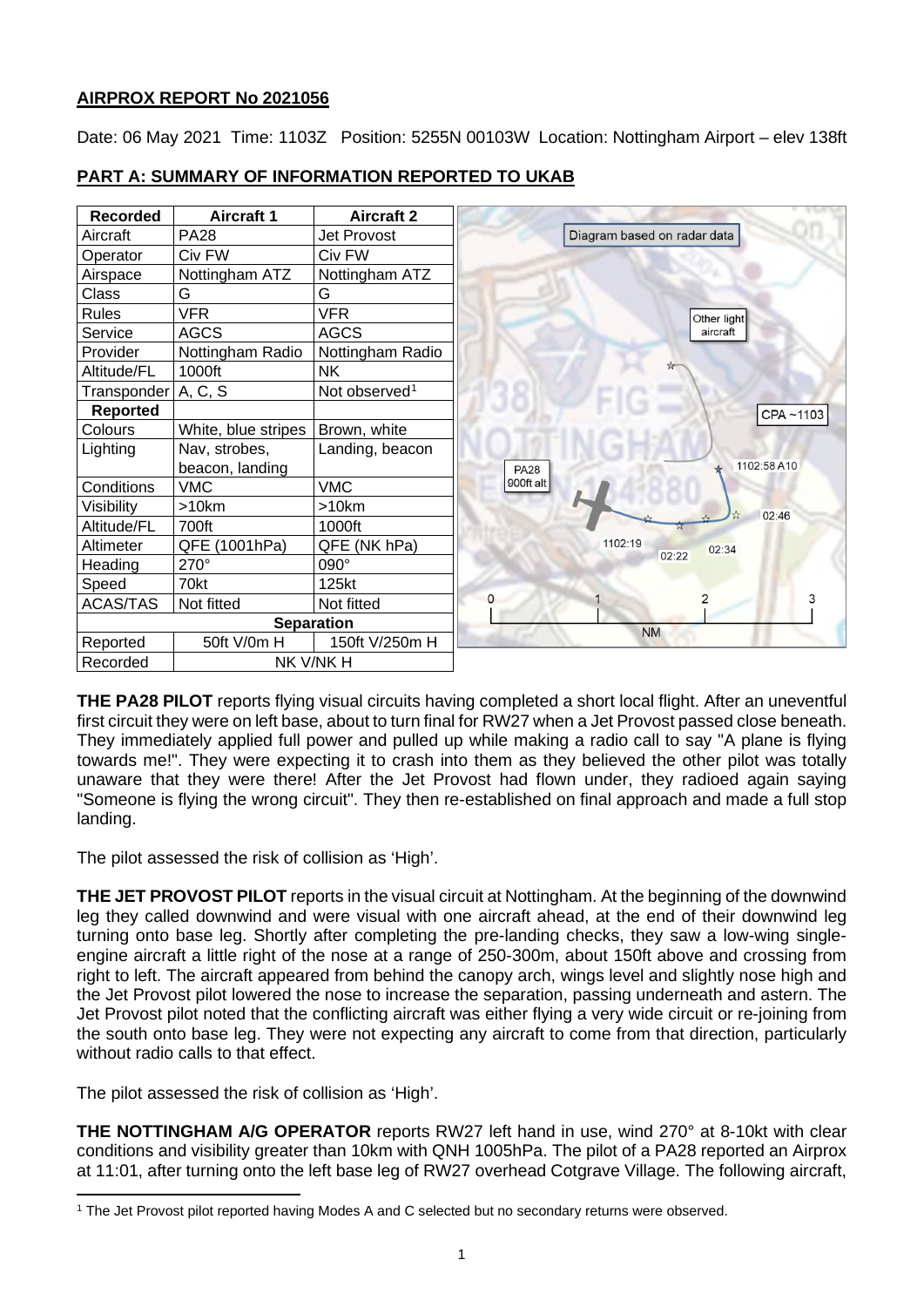a Jet Provost, closed quickly on the PA28 and appeared to pass slightly below and to the rear. The spacing of the aircraft involved was difficult to assess due to the distance from the control tower, however, two local residents witnessed the event, called immediately and were quite emotive.

### **Factual Background**

The weather at East Midlands was recorded as follows:

METAR EGNX 061120Z 29012KT 9999 SCT043 09/M01 Q1005= METAR EGNX 061050Z 30011KT 260V340 9999 FEW018 SCT039 10/M01 Q1005=

### **Analysis and Investigation**

### **UKAB Secretariat**

The PA28 and Jet Provost pilots shared an equal responsibility for collision avoidance and not to operate in such proximity to other aircraft as to create a collision hazard. [2](#page-1-0) An aircraft operated on or in the vicinity of an aerodrome shall conform with or avoid the pattern of traffic formed by other aircraft in operation.<sup>[3](#page-1-1)</sup> The radar replay displayed the circuit traffic as secondary surveillance (SSR transponder) returns only. No secondary returns were observed from the Jet Provost.

### **Summary**

An Airprox was reported when a PA28 and a Jet Provost flew into proximity in the visual circuit at Nottingham airport at about 1103Z on Thursday 6<sup>th</sup> May 2021. Both pilots were operating under VFR in VMC, both in receipt of an AGCS from Nottingham Radio.

## **PART B: SUMMARY OF THE BOARD'S DISCUSSIONS**

Information available consisted of reports from both pilots, radar photographs/video recordings, reports from the air traffic controllers involved and reports from the appropriate operating authorities. Relevant contributory factors mentioned during the Board's discussions are highlighted within the text in bold, with the numbers referring to the Contributory Factors table displayed in Part C.

Due to the exceptional circumstances presented by the coronavirus pandemic, this incident was assessed as part of a 'virtual' UK Airprox Board meeting where members provided a combination of written contributions and dial-in/VTC comments.

Members first discussed the issue of circuit integration and agreed it was axiomatic that Airprox such as this with risk other than E (and possibly D) had a contributory factor that at least one of the aircraft in question had not integrated effectively (**CF1**). The Board discussed how the situation may have come about in this Airprox and agreed that although the Jet Provost pilot was behind the PA28, and therefore expected to integrate with it, it was noted that the PA28 pilot had also flown a very wide circuit and had arguably not integrated with the pattern of traffic formed by the aircraft ahead ('other light aircraft' in the diagram) (**CF2**, **CF3**). Members agreed that traffic integration was far more complex than simply following the aircraft ahead, in fact this could be positively detrimental to safety for sequential aircraft with significantly different approach speeds, and that effective lookout and 'listen-out' were essential. Neither of the pilots had SA on the position of the other aircraft (**CF4**) and they were only aware of their mutual proximity when close to CPA. The Board felt that the PA28 pilot's narrative indicated that they had seen the Jet Provost at such a late stage that it was effectively a non-sighting (**CF6**) and that the Jet Provost pilot, although also seeing the PA28 at a late stage (**CF5**) due in part to it being obscured by the canopy arch (**CF7**), had seen the PA28 in time to at least increase separation at CPA. The Board members discussed the issue of risk for some time and ultimately decided that without position and altitude data with which to assess separation at CPA, the risk could not be determined.

<span id="page-1-0"></span><sup>2</sup> (UK) SERA.3205 Proximity.

<span id="page-1-1"></span><sup>3</sup> (UK) SERA.3225 Operation on and in the Vicinity of an Aerodrome.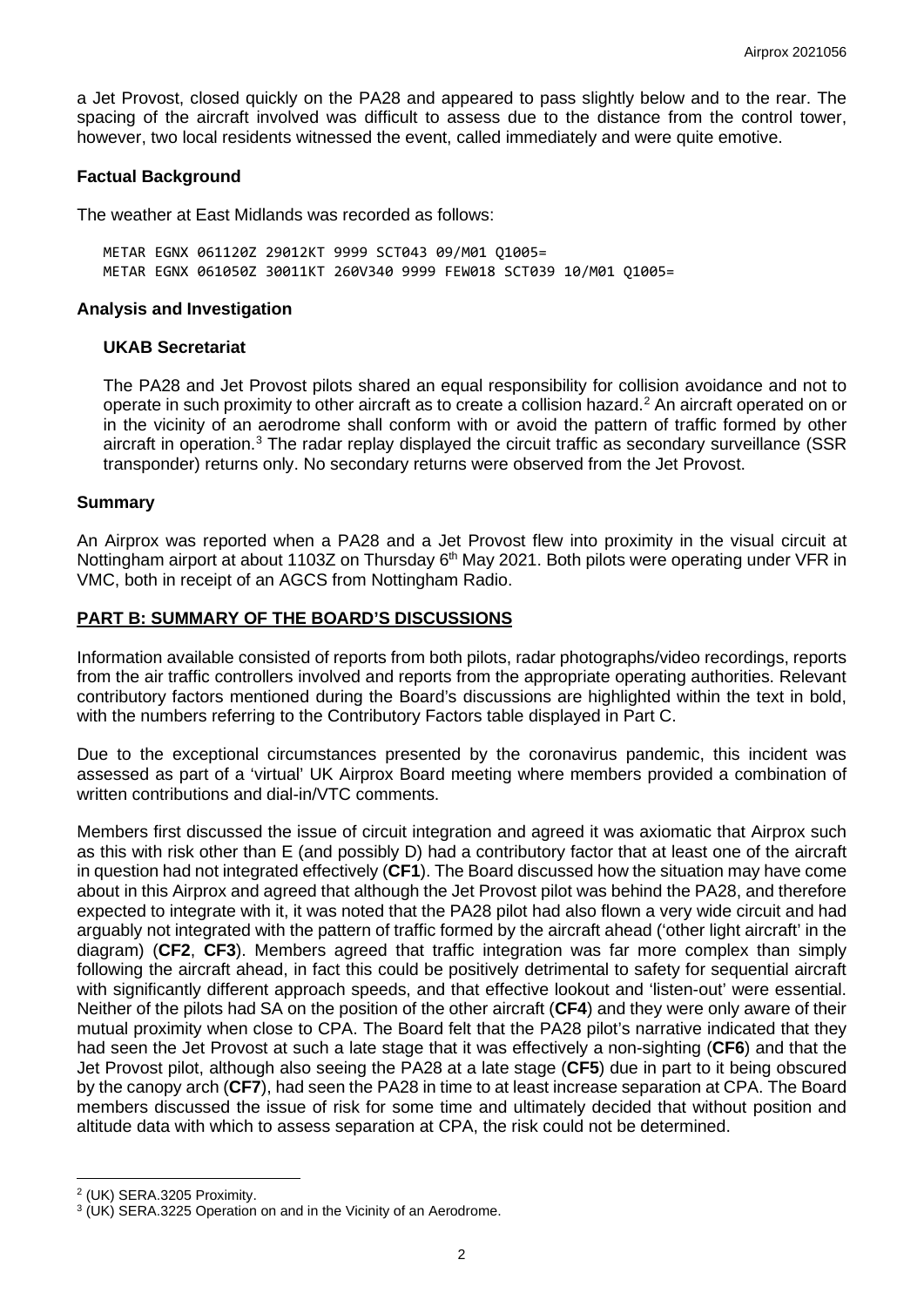# **PART C: ASSESSMENT OF CONTRIBUTORY FACTORS AND RISK**

## Contributory Factors:

|                | 2021056          |                                                                |                                                                                                    |                                                                        |  |  |  |  |  |  |  |  |
|----------------|------------------|----------------------------------------------------------------|----------------------------------------------------------------------------------------------------|------------------------------------------------------------------------|--|--|--|--|--|--|--|--|
| <b>CF</b>      | Factor           | <b>Description</b>                                             | <b>ECCAIRS Amplification</b>                                                                       | <b>UKAB Amplification</b>                                              |  |  |  |  |  |  |  |  |
|                |                  | <b>Flight Elements</b>                                         |                                                                                                    |                                                                        |  |  |  |  |  |  |  |  |
|                |                  | <b>• Regulations, Processes, Procedures and Compliance</b>     |                                                                                                    |                                                                        |  |  |  |  |  |  |  |  |
| 1              | Human<br>Factors | • Use of policy/Procedures                                     | Events involving the use of the relevant<br>policy or procedures by flight crew                    | Regulations and/or procedures<br>not complied with                     |  |  |  |  |  |  |  |  |
|                |                  | <b>. Tactical Planning and Execution</b>                       |                                                                                                    |                                                                        |  |  |  |  |  |  |  |  |
| $\overline{2}$ | Human<br>Factors | • Action Performed Incorrectly                                 | Events involving flight crew performing<br>the selected action incorrectly                         | Incorrect or ineffective<br>execution                                  |  |  |  |  |  |  |  |  |
| 3              | Human<br>Factors | • Monitoring of Environment                                    | Events involving flight crew not to<br>appropriately monitoring the<br>environment                 | Did not avoid/conform with the<br>pattern of traffic already formed    |  |  |  |  |  |  |  |  |
|                |                  | • Situational Awareness of the Conflicting Aircraft and Action |                                                                                                    |                                                                        |  |  |  |  |  |  |  |  |
| 4              | Contextual       | • Situational Awareness and<br>Sensory Events                  | Events involving a flight crew's<br>awareness and perception of situations                         | Pilot had no, late or only generic,<br><b>Situational Awareness</b>    |  |  |  |  |  |  |  |  |
|                | • See and Avoid  |                                                                |                                                                                                    |                                                                        |  |  |  |  |  |  |  |  |
| 5              | Human<br>Factors | · Identification/Recognition                                   | Events involving flight crew not fully<br>identifying or recognising the reality of<br>a situation | Late sighting by one or both<br>pilots                                 |  |  |  |  |  |  |  |  |
| 6              | Human<br>Factors | • Monitoring of Other Aircraft                                 | Events involving flight crew not fully<br>monitoring another aircraft                              | Non-sighting or effectively a<br>non-sighting by one or both<br>pilots |  |  |  |  |  |  |  |  |
| 7              | Contextual       | • Visual Impairment                                            | Events involving impairment due to an<br>inability to see properly                                 | One or both aircraft were<br>obscured from the other                   |  |  |  |  |  |  |  |  |

## Degree of Risk: D.

Recommendation: Nil.

### Safety Barrier Assessment<sup>[4](#page-2-0)</sup>

In assessing the effectiveness of the safety barriers associated with this incident, the Board concluded that the key factors had been that:

### **Ground Elements:**

**Situational Awareness of the Confliction and Action** were assessed as **not used** because an AGCS does not require SA.

### **Flight Elements:**

**Regulations, Processes, Procedures and Compliance** were assessed as **partially effective** because the Jet Provost pilot did not integrate with the PA28 ahead.

**Tactical Planning and Execution** was assessed as **partially effective** because the Jet Provost pilot was unaware of the PA28 which was wide downwind.

**Situational Awareness of the Conflicting Aircraft and Action** were assessed as **ineffective** because neither pilot was aware of the presence of the other until close to CPA.

<span id="page-2-0"></span><sup>4</sup> The UK Airprox Board scheme for assessing the Availability, Functionality and Effectiveness of safety barriers can be found on the [UKAB Website.](http://www.airproxboard.org.uk/Learn-more/Airprox-Barrier-Assessment/)